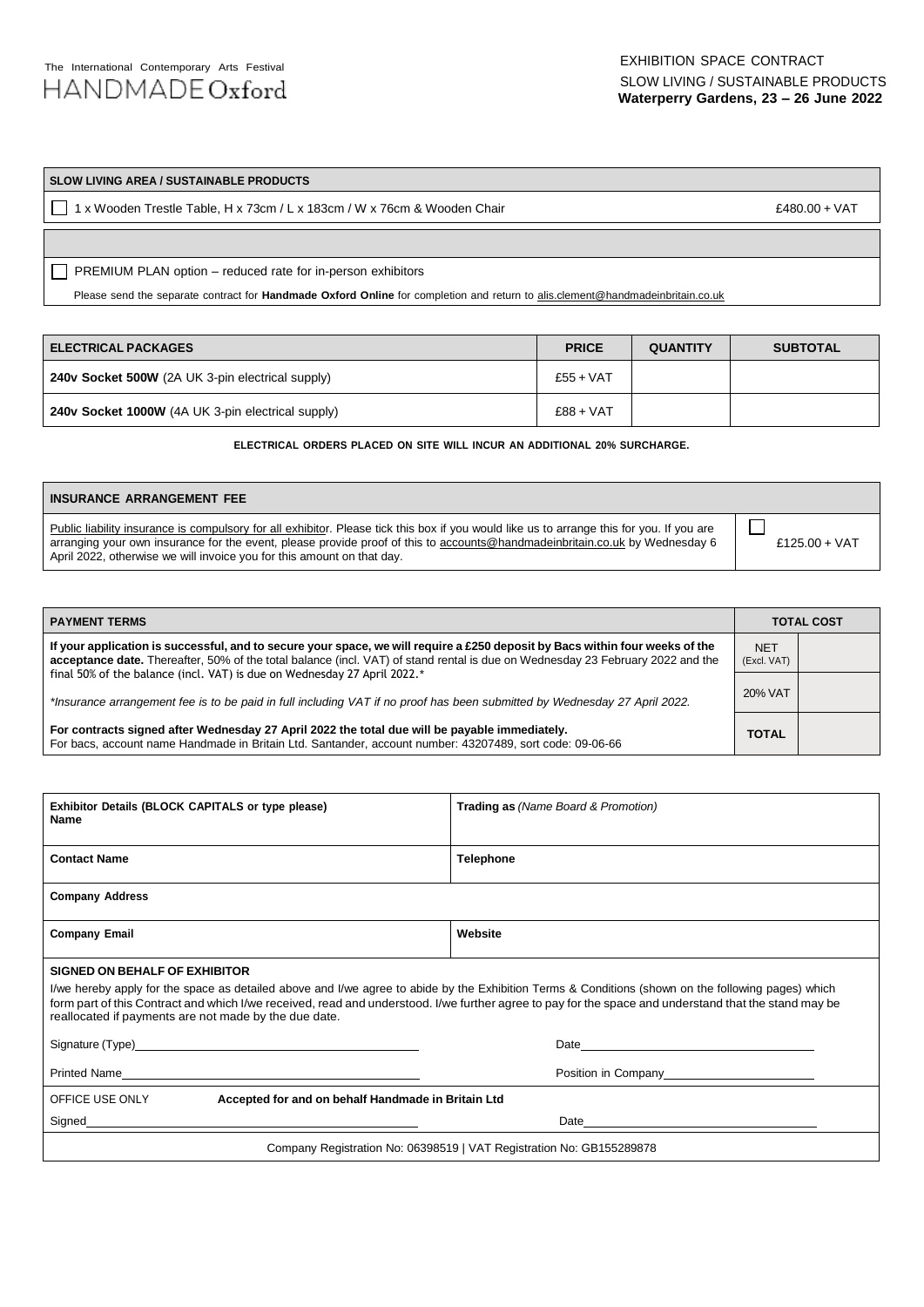# TERMS & CONDITIONS

# DEFINITIONS

In these Terms and Conditions, the following expressions shall, unless the context otherwise requires, have the following meanings: Contract for Space means the binding contract relating to the acceptance by the Organiser of the application for Space by the Exhibitor in accordance with clause Contract of Space below;

Agreement means the Agreement between the Exhibitor and the Organiser for the Exhibitor to occupy space at the Exhibition contained in the Contract, these Term and Conditions and the Additional Regulations.

Exhibition means the Handmade in Britain event including any sectional Exhibition associated with it.

Exhibitor means any person to whom space at the Exhibition shall have been allotted under the Contract and shall include all staff, employees, servants and agents of such person.

Exhibit means any article so described by the Exhibitor and permitted by the Organiser to be exhibited.

Venue means the Exhibition Venue in which the Exhibition will take place.

Organiser means Handmade in Britain and/or others appointed by them to organise the Exhibition together with their agents, servants and workmen.

Space means the area allotted to the Exhibitor by the Organiser.

Stand means all erections on the Space. Space including Trestle Table where appropriate.

# DURATION OF EXHIBITION AND TIME TABLE

## Details of the times and dates of;

The Exhibition, The Open Hours; Installation Period; Dismantling Period are or will be as situated by the Organiser in the Exhibition Manual or otherwise.

### CONTRACT OF SPACE

Applications for Space must be made on the Organiser's official Space application form which is provided by the Organiser from time to time. The Organiser may at its sole discretion accept applications by other means. In any event, these Terms and Conditions shall apply to all applications of Space.

The Organiser reserves the right to accept or reject any application for Space from any potential Exhibitor, whether or not the application has been made on the Organiser's standard form and whether or not all or part of the payment for Space has been made. A binding Contract For Space shall come into force only when the Organiser has signed a written acceptance of a particular Exhibitor's application for Space and has sent that written acceptance to that Exhibitor.

The Organiser is not bound to accept an application for Space from a potential Exhibitor for the Exhibition even if it has accepted an application for Space from that Exhibitor for another Exhibition. There is no automatic right for an Exhibitor to participate in any subsequent Exhibition.

Signatory on Contract For Space means the person or persons signing the Exhibition Space contract on behalf of the Exhibitor shall be deemed to have full authority to do so on behalf of the Exhibitor and the Exhibitor shall have no right to claim against the Organiser that such person or persons did not have such authority.

# OCCUPATION OF SPACE

Subject to the rights of the Organiser in this Agreement, the Exhibitor shall have a licence to occupy the Space for the purpose of displaying Exhibits and other articles, items and materials within the scope of the Exhibition for the duration of the Exhibition. The Exhibitor shall install its Exhibits, articles, items, materials and Stands during the Installation Period and remove its Exhibits, articles, items, materials and Stands during Dismantling Period. The Organiser and the Venue shall be permitted to have access to the Stand and the Space at all times.

#### PAYMENT

The Exhibitor shall pay the Organiser in accordance with the payment details set out in the Contract for Space. The online application fee is non-refundable.

Deposit: Once your application is successful, you will be required to confirm your acceptance and pay a non-refundable deposit of £250 via BACs within two weeks. If we do not receive your deposit, your Space will be released and offered to another applicant.

The Organiser reserves the right to refuse to let the Exhibitor occupy the Space if the Organiser has not received cleared funds of all payments due from the Exhibitor before the due dates. Unless otherwise stated, all sums stated are exclusive of VAT, which (if applicable) the Exhibitor shall pay the Organiser in addition.

The Exhibitor shall pay all other sums due to Organiser by the due date given on the invoice. If there is any payment still due to the Organiser less than four weeks before the opening of the Exhibition, the Exhibitor shall pay the Organiser by bank transfer or credit card. The Exhibitor shall not be entitled to withhold any payment in whole or in part on the ground that it has a claim, counter claim or set off against Organiser.

# CANCELLATION OF SPACE

Cancellation by Exhibitor: In the event that the Exhibitor requests that to cancel the Space booking after acceptance by the Organiser; or fails to meet any of the payment obligations detailed in the contract for Space; or fails to occupy the

Space allotted to it by the opening time on the first day of Exhibition, THEN the Organiser reserves the right to treat the contract for Space as being cancelled and apply the following cancellation charges and to re-allocate the Space booked to another Exhibitor:

Cancellation Occurring: Cancellation charge:

More than six months prior to the Exhibition: Deposit only More than four months and less than six months 50% of the total charge\*

Less than four months prior to the Exhibition 100% of the total charge\*

\*The non-refundable deposit is considered part of the total charge.

If the Exhibitor wishes to cancel the contract for Space, then written notice must be forwarded to and received by Organiser no later than the dates referred above. The Organiser shall not be obliged to accept the Exhibitor's request to cancel its booking for Space.

Notwithstanding that the Organiser may re-sell or re-allocate the cancelled Space after cancellation by the Exhibitor, the Organiser shall be under no obligation to reimburse all or any part of a cancellation charge.

The Exhibitor shall fully and promptly indemnify the Organiser against all expenses, costs, claims, losses, liabilities, charges and damages which the Organiser may suffer or incur as a result (direct or indirect) of the cancellation of the Contract For Space by the Exhibitor including, without limitation, where the Space or Stand is dressed or altered in any way in order to maintain an orderly and visually pleasing Exhibition.

The Organiser is free to dispose of Stands that have not been occupied by the Exhibitor 12 hours before the start of the Exhibition. In this situation, the Exhibitor loses any claim to his Stand. The Exhibitor, however, remain liable for the total costs of the Stand area as well as any ancillary costs that may have incurred.

## REDUCTION OF SPACE

Where an Exhibitor requests the reduction in the size of its Space booking after acceptance by the Organiser of the Exhibitor's application for Space, then the Exhibitor must forward such request to the Organiser in writing. The Organiser reserves the right to apply the scale of cancellation charges set out in above to the total cost according to the amount by which the original Space area is reduced. The Organiser may re-sell or re-allocate the Space in question, but the Organiser shall be under no obligation to reimburse all or any part of the charge for reduction in Space. There shall be no obligation on the Organiser to accept the request for reduction of Space by the Exhibitor.

# SPACE

Exhibitor Spaces booked are outside measurements including any partition walls which have an approximate thickness of 5.5cm each. Electricity sockets are not included in any packages. Spotlights and electric sockets can be hired.

# GENERAL OBLIGATIONS OF THE EXHIBITOR

The Exhibitor shall insure with a reputable insurance company for its liability under this Agreement. Without limiting its obligation to take out insurance cover for such risks as it shall consider appropriate, the Exhibitor shall take out adequate insurance in respect of matters including (without limitation) public liability insurance for loss damage or injury caused by the Exhibitor's neglect or default. Exhibitors must keep their Space open and available to be attended by staff throughout the period of the event. This is expected to be the selected designer maker for at least 90% of the event. Any lighting or electrical appliance not supplied by the Exhibitor must be PAT tested in advance and may be checked and/or removed at any point by the Contractor or Organiser. The Organiser shall appoint an official contractor for electrical work on all Exhibition Spaces. The Exhibitor shall be responsible for settling all accounts directly with the Organiser. The use of video equipment must be authorised in writing by the Organiser before installation. The Organiser will remove any part of the display outside the limits of an Exhibitor's allocated Space and may further restrict the display or demonstration of any mechanical or other equipment should it be a nuisance to other Exhibitors or the visiting public. It is a condition of Exhibiting that sales to the public are charged at a proper retail price, and displays are adequately stocked with saleable goods made by the Exhibitor for the duration of the event. If items are batch produced rather than made fully by the Exhibitor, goods should be labelled as such and information about the making process of all Exhibits should be available to visitors of the event. Exhibited work must be of the same discipline, quality and price points as work used as part of the Exhibitor's application. Unapproved work may be omitted from the event at the request of the organiser.

# POWERS AND DISCRETION OF THE ORGANISER

The Organiser reserves the rights to change the Space and Stand allocated to the Exhibitor at any time before the Exhibitor takes possession of the Space and Stand and if such changed area of such Space and Stand is smaller than the area specified in the application for Space, the Organiser shall make a refund to the Exhibitor pro-rata to the amount of the area reduced; Alter the position or layout of the Exhibition and any Stands including the Stand and Space; Refuse any person admission to the Exhibition or remove from the Exhibition any person whose presence in the opinion of the Organiser is or is likely to be undesirable and the Organiser may exercise such rights not withstanding that any person is the servant or agent of the Exhibitor or otherwise in any way connected or associated with the Exhibitor; Remove from the Stand or the Venue at the risk and expense of the Exhibitor any Exhibit, fitting or machinery or other items to which the Organiser has an objection or which the Exhibitor fails to remove in accordance with or which do not comply with these terms and conditions.